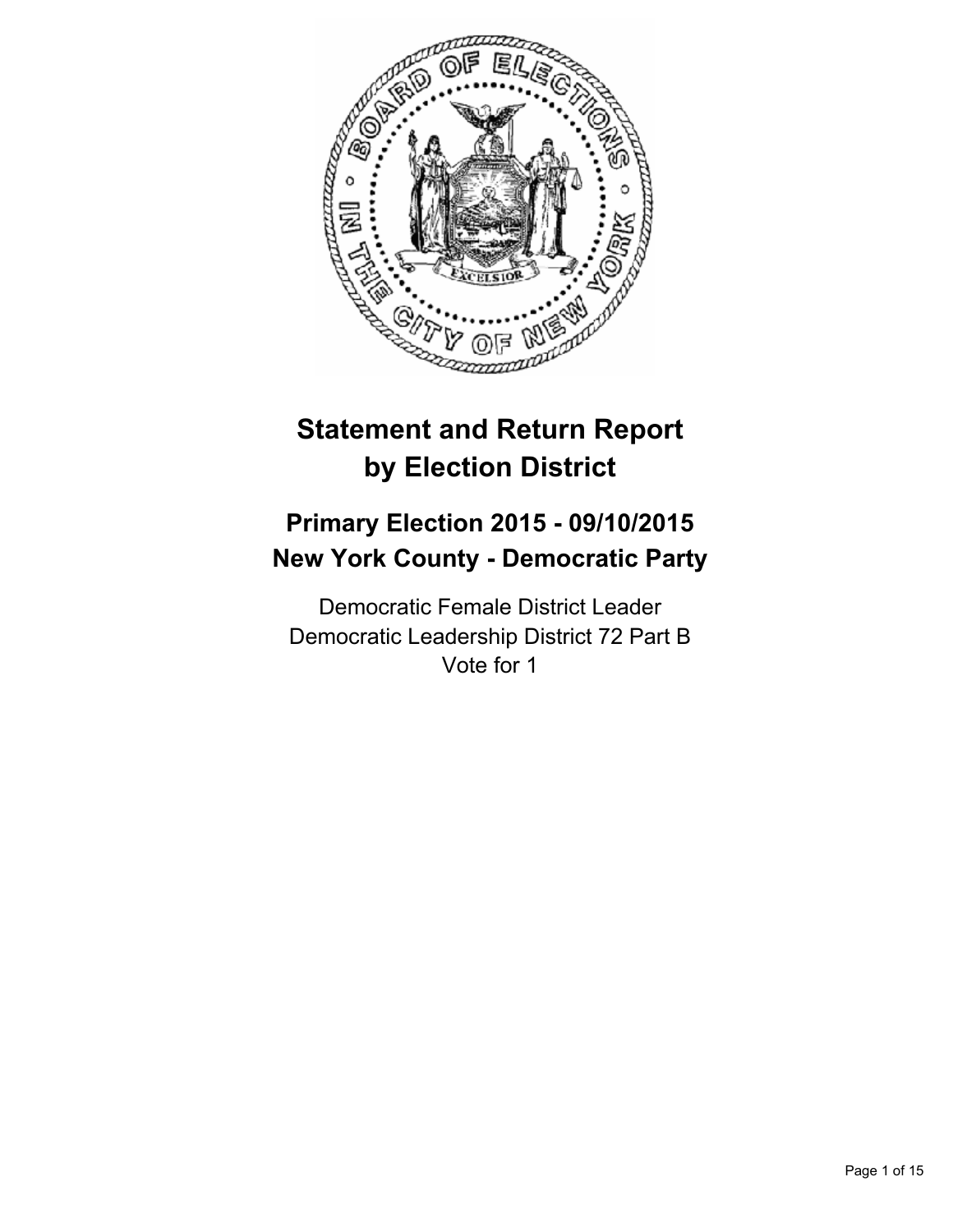

| PUBLIC COUNTER                                           | 6            |
|----------------------------------------------------------|--------------|
| ABSENTEE/MILITARY                                        | 0            |
| AFFIDAVIT                                                | $\mathbf{0}$ |
| Total Ballots                                            | 6            |
| Less - Inapplicable Federal/Special Presidential Ballots | $\mathbf{0}$ |
| <b>Total Applicable Ballots</b>                          | 6            |
| ARGENTINA M. CRUZ                                        |              |
| CARMEN DE LA ROSA                                        | 5            |
| ALSACIA JIMENEZ                                          | $\mathbf{0}$ |
| Total Votes                                              | 6            |
|                                                          |              |

#### **002/72**

| PUBLIC COUNTER                                           | 20 |
|----------------------------------------------------------|----|
| ABSENTEE/MILITARY                                        | 2  |
| AFFIDAVIT                                                | 0  |
| <b>Total Ballots</b>                                     | 22 |
| Less - Inapplicable Federal/Special Presidential Ballots | 0  |
| <b>Total Applicable Ballots</b>                          | 22 |
| ARGENTINA M. CRUZ                                        | 1  |
| CARMEN DE LA ROSA                                        | 14 |
| ALSACIA JIMENEZ                                          | 4  |
| DELORES MALLOY (WRITE-IN)                                | 1  |
| <b>Total Votes</b>                                       | 20 |
| Unrecorded                                               | 2  |

| <b>PUBLIC COUNTER</b>                                    | 30 |
|----------------------------------------------------------|----|
| ABSENTEE/MILITARY                                        |    |
| AFFIDAVIT                                                | 0  |
| <b>Total Ballots</b>                                     | 31 |
| Less - Inapplicable Federal/Special Presidential Ballots | 0  |
| <b>Total Applicable Ballots</b>                          | 31 |
| ARGENTINA M. CRUZ                                        | 3  |
| <b>CARMEN DE LA ROSA</b>                                 | 15 |
| <b>ALSACIA JIMENEZ</b>                                   | 0  |
| <b>Total Votes</b>                                       | 18 |
| Unrecorded                                               | 13 |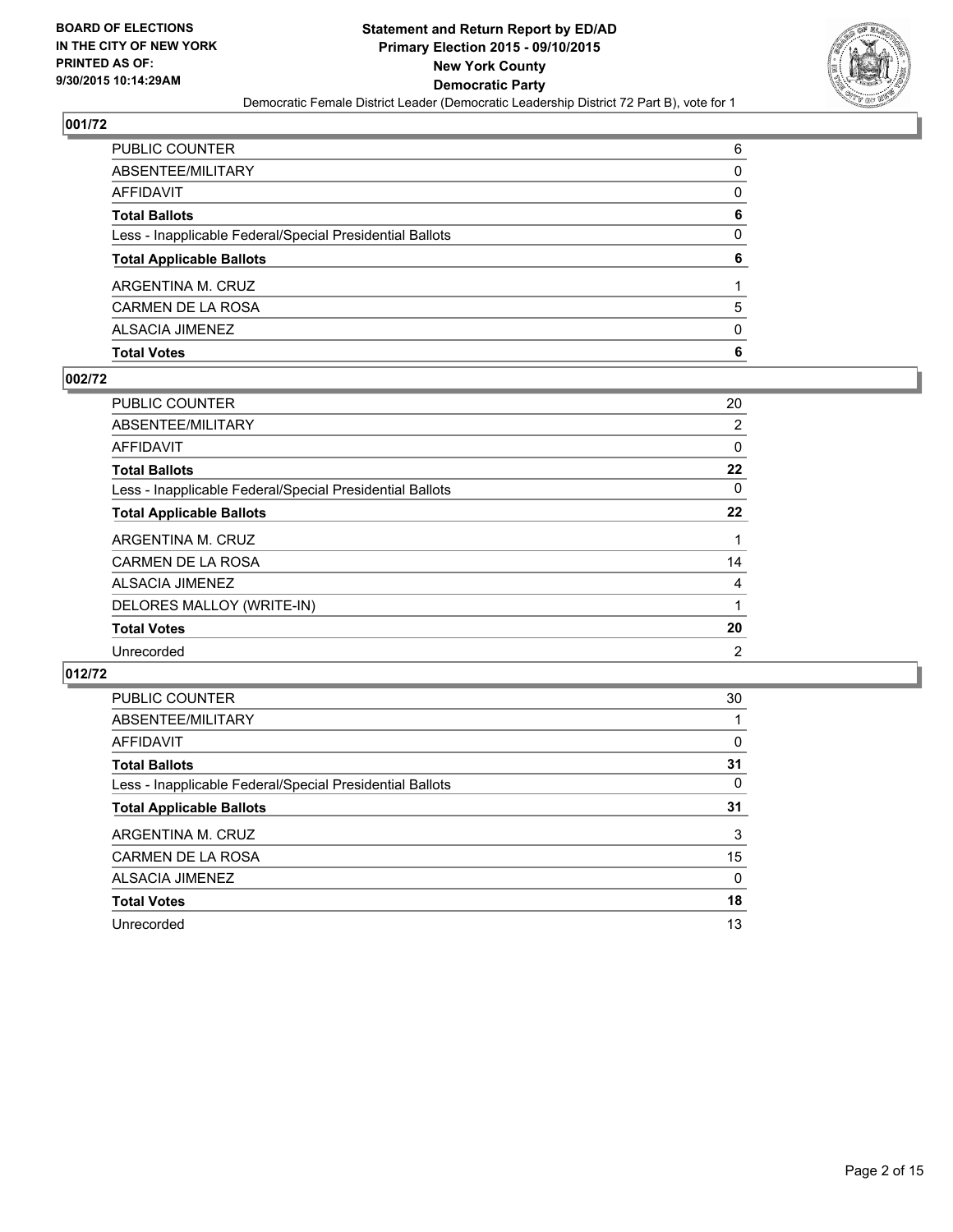

| PUBLIC COUNTER                                           | 22 |
|----------------------------------------------------------|----|
| ABSENTEE/MILITARY                                        |    |
| AFFIDAVIT                                                | 0  |
| Total Ballots                                            | 23 |
| Less - Inapplicable Federal/Special Presidential Ballots | 0  |
| <b>Total Applicable Ballots</b>                          | 23 |
| ARGENTINA M. CRUZ                                        | 3  |
| CARMEN DE LA ROSA                                        | 9  |
| ALSACIA JIMENEZ                                          | 0  |
| <b>Total Votes</b>                                       | 12 |
| Unrecorded                                               | 11 |

#### **033/72**

| PUBLIC COUNTER                                           | 9              |
|----------------------------------------------------------|----------------|
| ABSENTEE/MILITARY                                        |                |
| <b>AFFIDAVIT</b>                                         | 0              |
| <b>Total Ballots</b>                                     | 10             |
| Less - Inapplicable Federal/Special Presidential Ballots | 0              |
| <b>Total Applicable Ballots</b>                          | 10             |
| ARGENTINA M. CRUZ                                        |                |
| CARMEN DE LA ROSA                                        | $\overline{2}$ |
| <b>ALSACIA JIMENEZ</b>                                   | 0              |
| <b>Total Votes</b>                                       | 3              |
| Unrecorded                                               | 7              |
|                                                          |                |

| <b>PUBLIC COUNTER</b>                                    | 47 |
|----------------------------------------------------------|----|
| ABSENTEE/MILITARY                                        |    |
| <b>AFFIDAVIT</b>                                         |    |
| <b>Total Ballots</b>                                     | 49 |
| Less - Inapplicable Federal/Special Presidential Ballots | 0  |
| <b>Total Applicable Ballots</b>                          | 49 |
| ARGENTINA M. CRUZ                                        | 5  |
| CARMEN DE LA ROSA                                        | 26 |
| <b>ALSACIA JIMENEZ</b>                                   | 10 |
| UNATTRIBUTABLE WRITE-IN (WRITE-IN)                       |    |
| <b>Total Votes</b>                                       | 42 |
| Unrecorded                                               | 7  |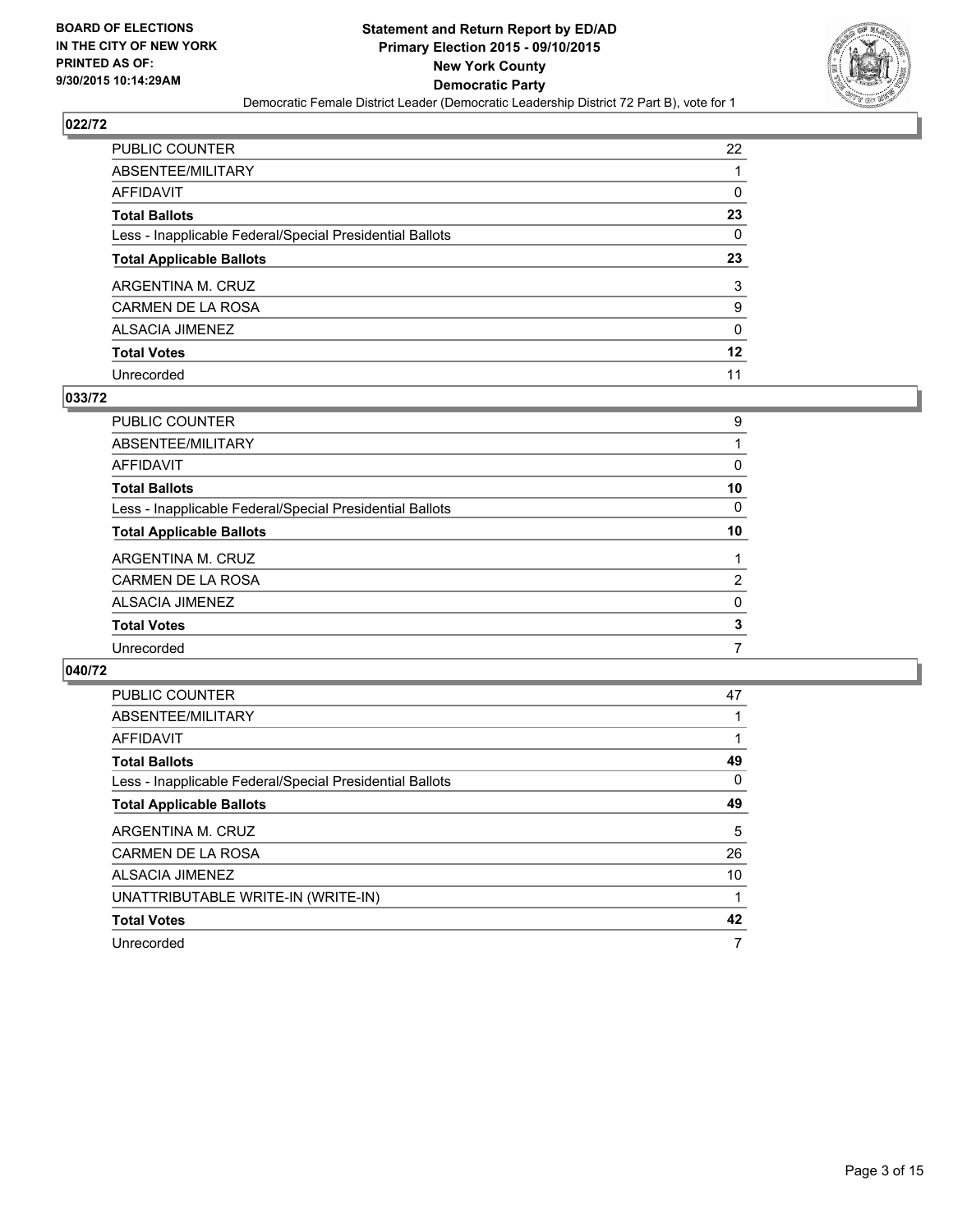

| PUBLIC COUNTER                                           | 46             |
|----------------------------------------------------------|----------------|
| ABSENTEE/MILITARY                                        |                |
| AFFIDAVIT                                                |                |
| Total Ballots                                            | 48             |
| Less - Inapplicable Federal/Special Presidential Ballots | 0              |
| <b>Total Applicable Ballots</b>                          | 48             |
| ARGENTINA M. CRUZ                                        | 5              |
| CARMEN DE LA ROSA                                        | 32             |
| ALSACIA JIMENEZ                                          | $\overline{7}$ |
| YUBERKA VALDEZ (WRITE-IN)                                |                |
| <b>Total Votes</b>                                       | 45             |
| Unrecorded                                               | 3              |

#### **042/72**

| PUBLIC COUNTER                                           | 24 |
|----------------------------------------------------------|----|
| ABSENTEE/MILITARY                                        | 0  |
| AFFIDAVIT                                                | 0  |
| <b>Total Ballots</b>                                     | 24 |
| Less - Inapplicable Federal/Special Presidential Ballots | 0  |
| <b>Total Applicable Ballots</b>                          | 24 |
| ARGENTINA M. CRUZ                                        | 2  |
| <b>CARMEN DE LA ROSA</b>                                 | 15 |
| <b>ALSACIA JIMENEZ</b>                                   | 4  |
| <b>Total Votes</b>                                       | 21 |
| Unrecorded                                               | 3  |
|                                                          |    |

| <b>PUBLIC COUNTER</b>                                    | 39 |
|----------------------------------------------------------|----|
| ABSENTEE/MILITARY                                        | 0  |
| AFFIDAVIT                                                |    |
| <b>Total Ballots</b>                                     | 40 |
| Less - Inapplicable Federal/Special Presidential Ballots | 0  |
| <b>Total Applicable Ballots</b>                          | 40 |
| ARGENTINA M. CRUZ                                        | 4  |
| CARMEN DE LA ROSA                                        | 26 |
| <b>ALSACIA JIMENEZ</b>                                   |    |
| <b>Total Votes</b>                                       | 31 |
| Unrecorded                                               | 9  |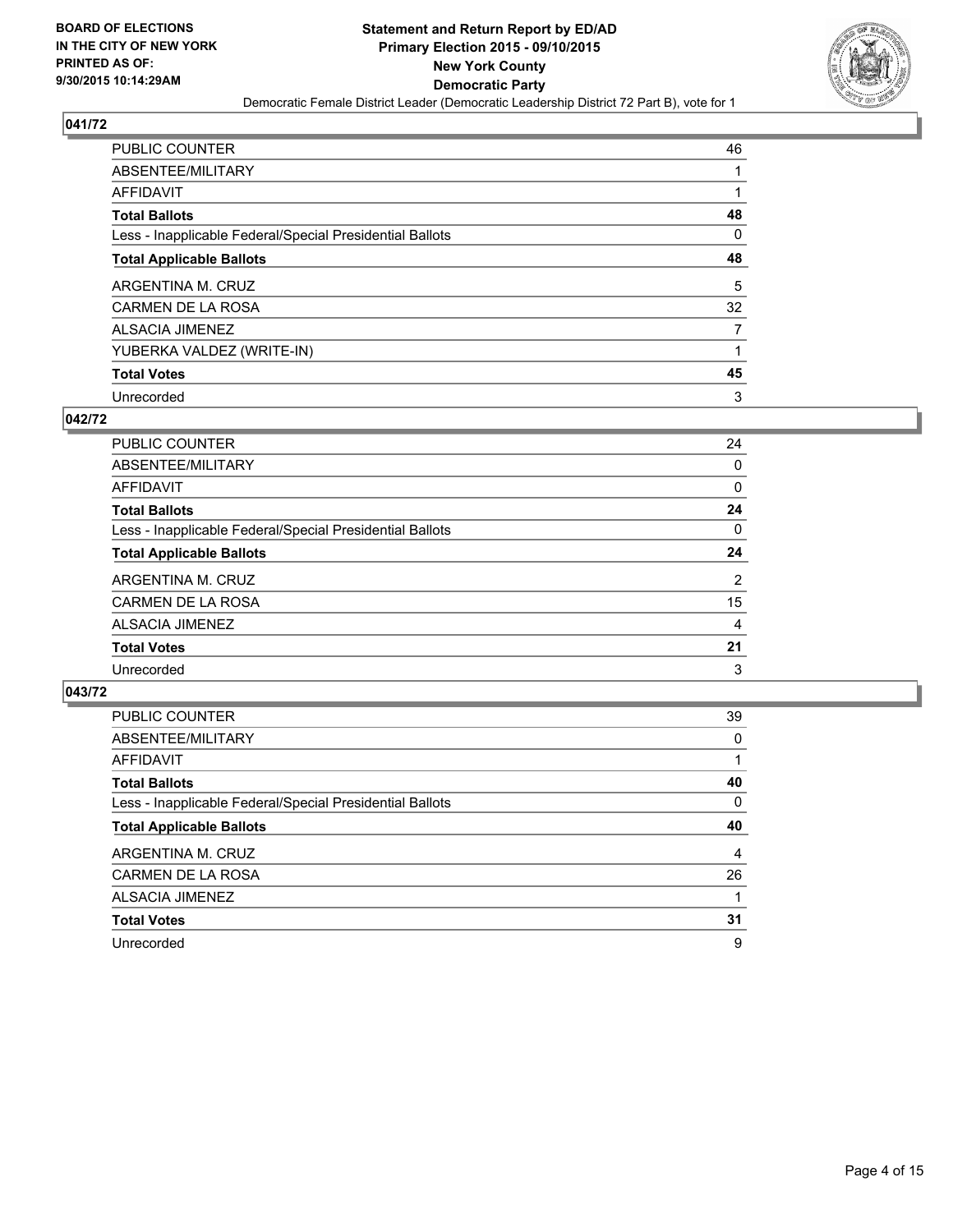

| PUBLIC COUNTER                                           | 21             |
|----------------------------------------------------------|----------------|
| ABSENTEE/MILITARY                                        |                |
| AFFIDAVIT                                                | 0              |
| Total Ballots                                            | 22             |
| Less - Inapplicable Federal/Special Presidential Ballots | 0              |
| <b>Total Applicable Ballots</b>                          | $22 \,$        |
| ARGENTINA M. CRUZ                                        | 3              |
| CARMEN DE LA ROSA                                        | 13             |
| ALSACIA JIMENEZ                                          | $\overline{2}$ |
| UNATTRIBUTABLE WRITE-IN (WRITE-IN)                       |                |
| <b>Total Votes</b>                                       | 19             |
| Unrecorded                                               | 3              |

#### **045/72**

| <b>PUBLIC COUNTER</b>                                    | 19             |
|----------------------------------------------------------|----------------|
| ABSENTEE/MILITARY                                        | 0              |
| <b>AFFIDAVIT</b>                                         | 0              |
| <b>Total Ballots</b>                                     | 19             |
| Less - Inapplicable Federal/Special Presidential Ballots | $\Omega$       |
| <b>Total Applicable Ballots</b>                          | 19             |
| ARGENTINA M. CRUZ                                        | $\Omega$       |
| CARMEN DE LA ROSA                                        | 15             |
| ALSACIA JIMENEZ                                          | $\overline{2}$ |
| <b>Total Votes</b>                                       | 17             |
| Unrecorded                                               | 2              |
|                                                          |                |

| <b>PUBLIC COUNTER</b>                                    | 9       |
|----------------------------------------------------------|---------|
| ABSENTEE/MILITARY                                        | 3       |
| AFFIDAVIT                                                | 0       |
| <b>Total Ballots</b>                                     | 12      |
| Less - Inapplicable Federal/Special Presidential Ballots | 0       |
| <b>Total Applicable Ballots</b>                          | $12 \,$ |
| ARGENTINA M. CRUZ                                        | 2       |
| CARMEN DE LA ROSA                                        | 9       |
| ALSACIA JIMENEZ                                          | 0       |
| <b>Total Votes</b>                                       | 11      |
| Unrecorded                                               |         |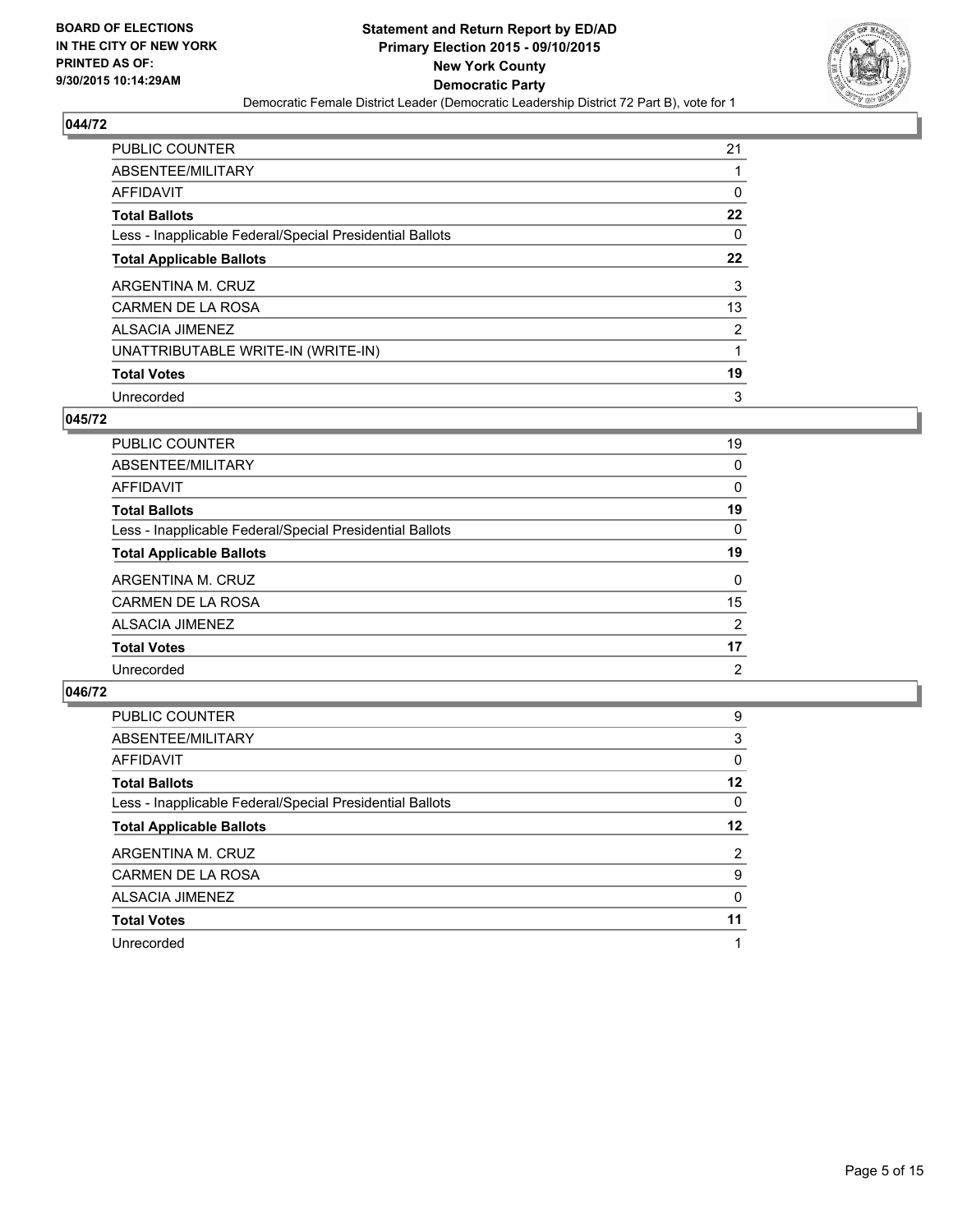

| PUBLIC COUNTER                                           | 34              |
|----------------------------------------------------------|-----------------|
| ABSENTEE/MILITARY                                        | 0               |
| AFFIDAVIT                                                | 0               |
| Total Ballots                                            | 34              |
| Less - Inapplicable Federal/Special Presidential Ballots | 0               |
| <b>Total Applicable Ballots</b>                          | 34              |
| ARGENTINA M. CRUZ                                        | 3               |
| CARMEN DE LA ROSA                                        | 27              |
| ALSACIA JIMENEZ                                          | 2               |
| <b>Total Votes</b>                                       | $32\phantom{a}$ |
| Unrecorded                                               | $\overline{2}$  |

#### **048/72**

| <b>PUBLIC COUNTER</b>                                    | 28 |
|----------------------------------------------------------|----|
| ABSENTEE/MILITARY                                        | 0  |
| <b>AFFIDAVIT</b>                                         |    |
| <b>Total Ballots</b>                                     | 29 |
| Less - Inapplicable Federal/Special Presidential Ballots | 0  |
| <b>Total Applicable Ballots</b>                          | 29 |
| ARGENTINA M. CRUZ                                        | 2  |
| CARMEN DE LA ROSA                                        | 24 |
| ALSACIA JIMENEZ                                          | 2  |
| <b>Total Votes</b>                                       | 28 |
| Unrecorded                                               |    |
|                                                          |    |

| <b>PUBLIC COUNTER</b>                                    | 17             |
|----------------------------------------------------------|----------------|
| ABSENTEE/MILITARY                                        | $\overline{2}$ |
| <b>AFFIDAVIT</b>                                         |                |
| <b>Total Ballots</b>                                     | 20             |
| Less - Inapplicable Federal/Special Presidential Ballots | 0              |
| <b>Total Applicable Ballots</b>                          | 20             |
| ARGENTINA M. CRUZ                                        |                |
| CARMEN DE LA ROSA                                        | 16             |
| ALSACIA JIMENEZ                                          |                |
| <b>Total Votes</b>                                       | 18             |
| Unrecorded                                               | $\overline{2}$ |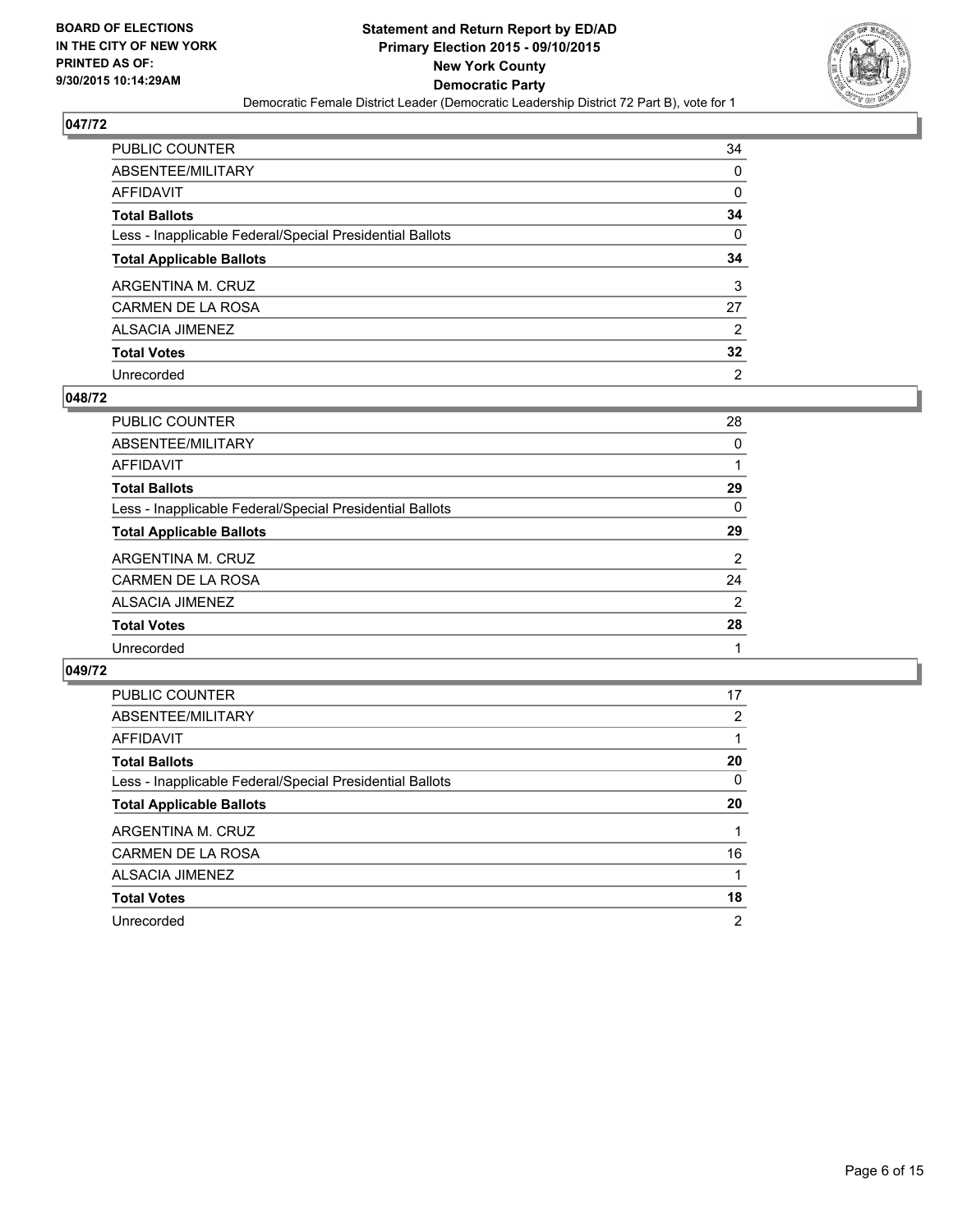

| PUBLIC COUNTER                                           | 33 |
|----------------------------------------------------------|----|
| ABSENTEE/MILITARY                                        |    |
| AFFIDAVIT                                                | 0  |
| Total Ballots                                            | 34 |
| Less - Inapplicable Federal/Special Presidential Ballots | 0  |
| <b>Total Applicable Ballots</b>                          | 34 |
| ARGENTINA M. CRUZ                                        |    |
| CARMEN DE LA ROSA                                        | 25 |
| ALSACIA JIMENEZ                                          | 5  |
| Total Votes                                              | 31 |
| Unrecorded                                               | 3  |

#### **051/72**

| <b>PUBLIC COUNTER</b>                                    | 21             |
|----------------------------------------------------------|----------------|
| ABSENTEE/MILITARY                                        | 2              |
| <b>AFFIDAVIT</b>                                         | 0              |
| <b>Total Ballots</b>                                     | 23             |
| Less - Inapplicable Federal/Special Presidential Ballots | $\Omega$       |
| <b>Total Applicable Ballots</b>                          | 23             |
| ARGENTINA M. CRUZ                                        | $\overline{2}$ |
| CARMEN DE LA ROSA                                        | 14             |
| ALSACIA JIMENEZ                                          | 5              |
| <b>Total Votes</b>                                       | 21             |
| Unrecorded                                               | $\overline{2}$ |
|                                                          |                |

| <b>PUBLIC COUNTER</b>                                    | 50             |
|----------------------------------------------------------|----------------|
| ABSENTEE/MILITARY                                        | 2              |
| AFFIDAVIT                                                | 0              |
| <b>Total Ballots</b>                                     | 52             |
| Less - Inapplicable Federal/Special Presidential Ballots | 0              |
| <b>Total Applicable Ballots</b>                          | 52             |
| ARGENTINA M. CRUZ                                        | 3              |
| CARMEN DE LA ROSA                                        | 39             |
| ALSACIA JIMENEZ                                          | 8              |
| <b>Total Votes</b>                                       | 50             |
| Unrecorded                                               | $\overline{2}$ |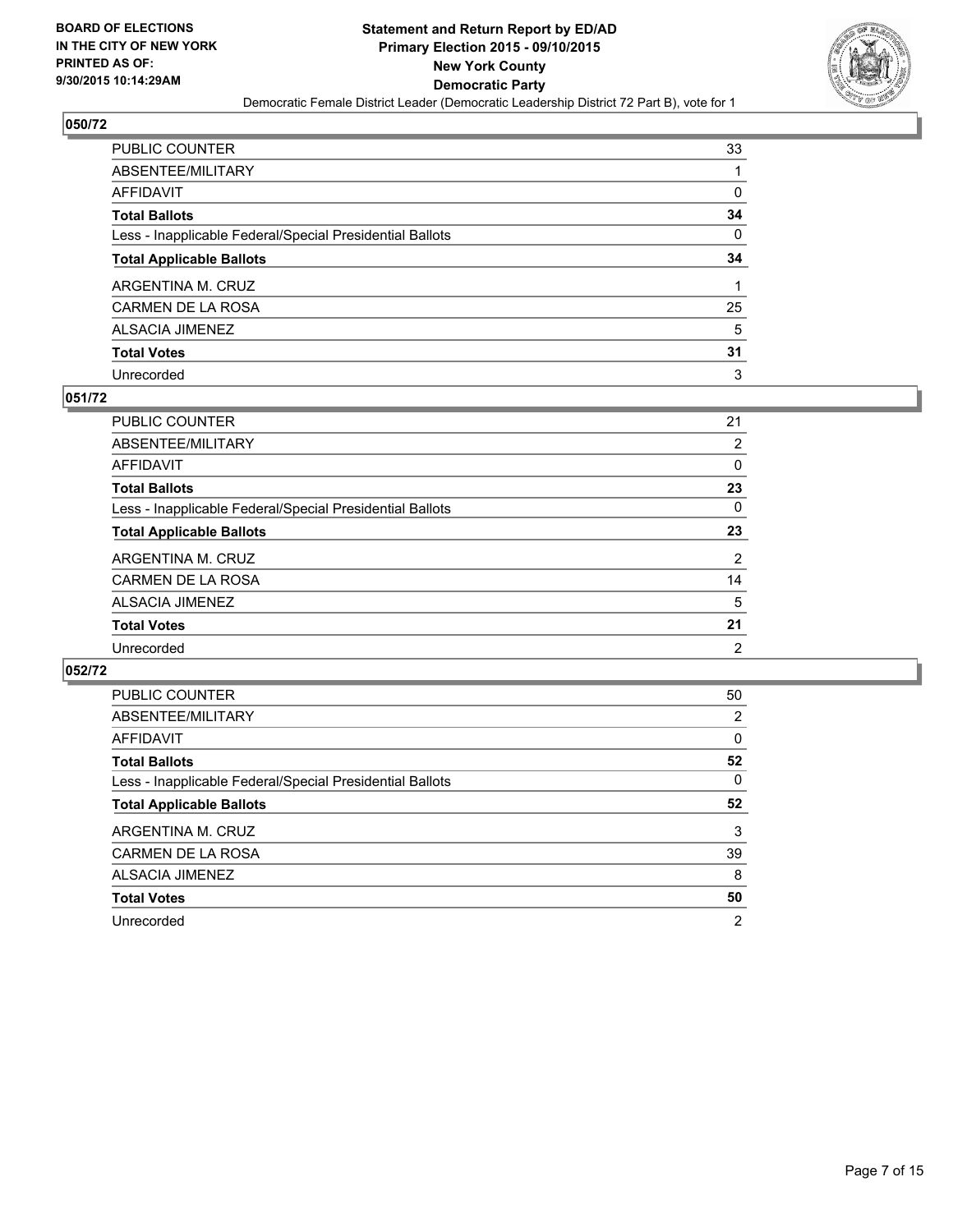

| PUBLIC COUNTER                                           | 44 |
|----------------------------------------------------------|----|
| ABSENTEE/MILITARY                                        | 0  |
| AFFIDAVIT                                                | 0  |
| Total Ballots                                            | 44 |
| Less - Inapplicable Federal/Special Presidential Ballots | 0  |
| <b>Total Applicable Ballots</b>                          | 44 |
| ARGENTINA M. CRUZ                                        | 2  |
| CARMEN DE LA ROSA                                        | 29 |
| ALSACIA JIMENEZ                                          | 9  |
| <b>Total Votes</b>                                       | 40 |
| Unrecorded                                               | 4  |

#### **054/72**

| <b>PUBLIC COUNTER</b>                                    | 37 |
|----------------------------------------------------------|----|
| ABSENTEE/MILITARY                                        | 0  |
| <b>AFFIDAVIT</b>                                         |    |
| <b>Total Ballots</b>                                     | 38 |
| Less - Inapplicable Federal/Special Presidential Ballots | 0  |
| <b>Total Applicable Ballots</b>                          | 38 |
| ARGENTINA M. CRUZ                                        |    |
| CARMEN DE LA ROSA                                        | 30 |
| ALSACIA JIMENEZ                                          | 6  |
| <b>Total Votes</b>                                       | 37 |
| Unrecorded                                               |    |
|                                                          |    |

| <b>PUBLIC COUNTER</b>                                    | 30             |
|----------------------------------------------------------|----------------|
| ABSENTEE/MILITARY                                        |                |
| <b>AFFIDAVIT</b>                                         | 0              |
| <b>Total Ballots</b>                                     | 31             |
| Less - Inapplicable Federal/Special Presidential Ballots | 0              |
| <b>Total Applicable Ballots</b>                          | 31             |
| ARGENTINA M. CRUZ                                        | $\overline{2}$ |
| CARMEN DE LA ROSA                                        | 25             |
| ALSACIA JIMENEZ                                          | 3              |
| <b>Total Votes</b>                                       | 30             |
| Unrecorded                                               |                |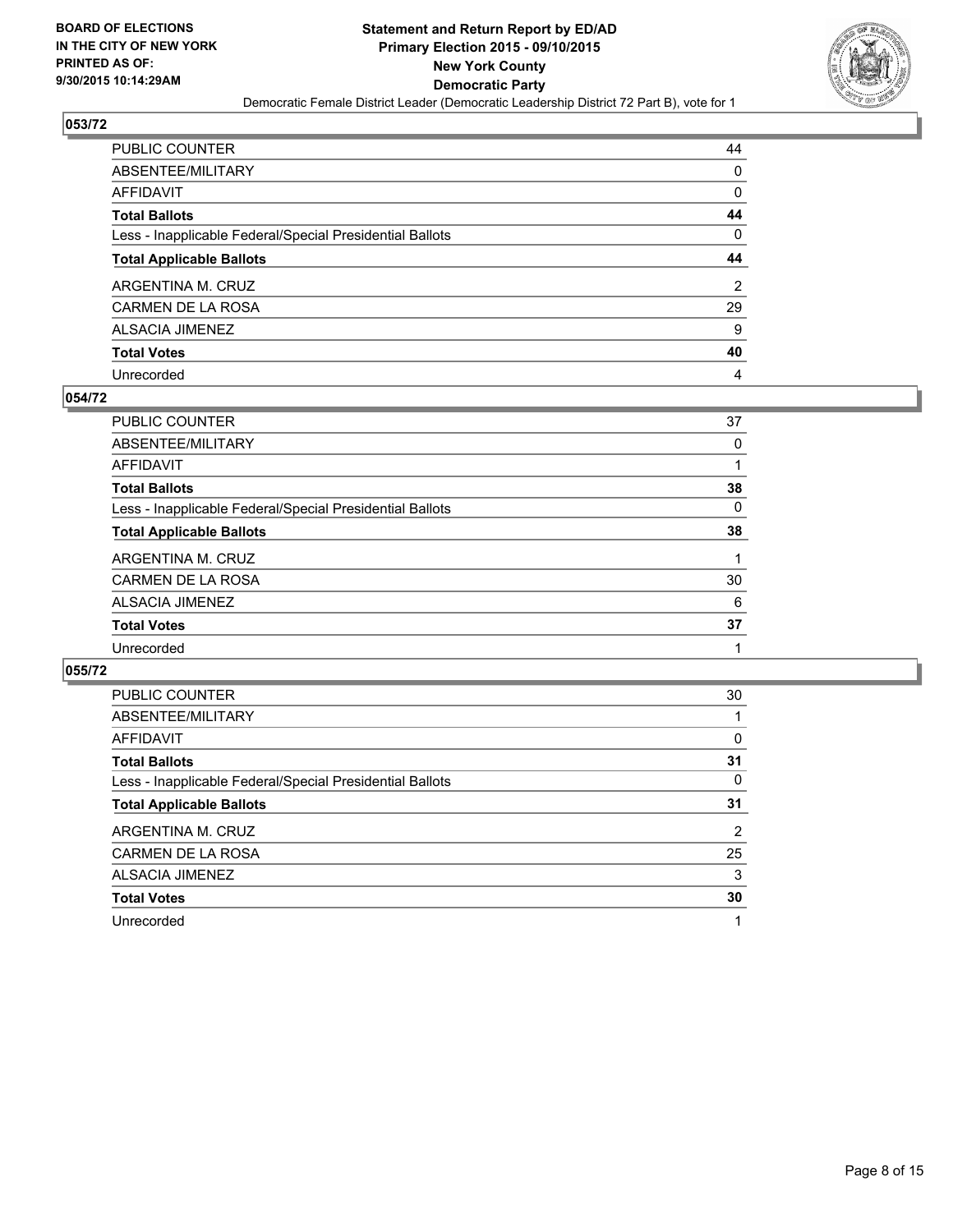

| PUBLIC COUNTER                                           | 34              |
|----------------------------------------------------------|-----------------|
| ABSENTEE/MILITARY                                        | 0               |
| AFFIDAVIT                                                | 0               |
| Total Ballots                                            | 34              |
| Less - Inapplicable Federal/Special Presidential Ballots | $\mathbf{0}$    |
| <b>Total Applicable Ballots</b>                          | 34              |
| ARGENTINA M. CRUZ                                        | 9               |
| CARMEN DE LA ROSA                                        | 19              |
| ALSACIA JIMENEZ                                          | 3               |
| UNATTRIBUTABLE WRITE-IN (WRITE-IN)                       |                 |
| <b>Total Votes</b>                                       | $32\phantom{a}$ |
| Unrecorded                                               | 2               |

#### **061/72**

| <b>PUBLIC COUNTER</b>                                    | 28       |
|----------------------------------------------------------|----------|
| ABSENTEE/MILITARY                                        | $\Omega$ |
| <b>AFFIDAVIT</b>                                         | 0        |
| <b>Total Ballots</b>                                     | 28       |
| Less - Inapplicable Federal/Special Presidential Ballots | 0        |
| <b>Total Applicable Ballots</b>                          | 28       |
| ARGENTINA M. CRUZ                                        |          |
| CARMEN DE LA ROSA                                        | 23       |
| ALSACIA JIMENEZ                                          |          |
| <b>Total Votes</b>                                       | 25       |
| Unrecorded                                               | 3        |
|                                                          |          |

| <b>PUBLIC COUNTER</b>                                    | 51 |
|----------------------------------------------------------|----|
| ABSENTEE/MILITARY                                        |    |
| <b>AFFIDAVIT</b>                                         | 0  |
| <b>Total Ballots</b>                                     | 52 |
| Less - Inapplicable Federal/Special Presidential Ballots | 0  |
| <b>Total Applicable Ballots</b>                          | 52 |
| ARGENTINA M. CRUZ                                        | 4  |
|                                                          |    |
| CARMEN DE LA ROSA                                        | 35 |
| <b>ALSACIA JIMENEZ</b>                                   | 7  |
| UNATTRIBUTABLE WRITE-IN (WRITE-IN)                       |    |
| <b>Total Votes</b>                                       | 47 |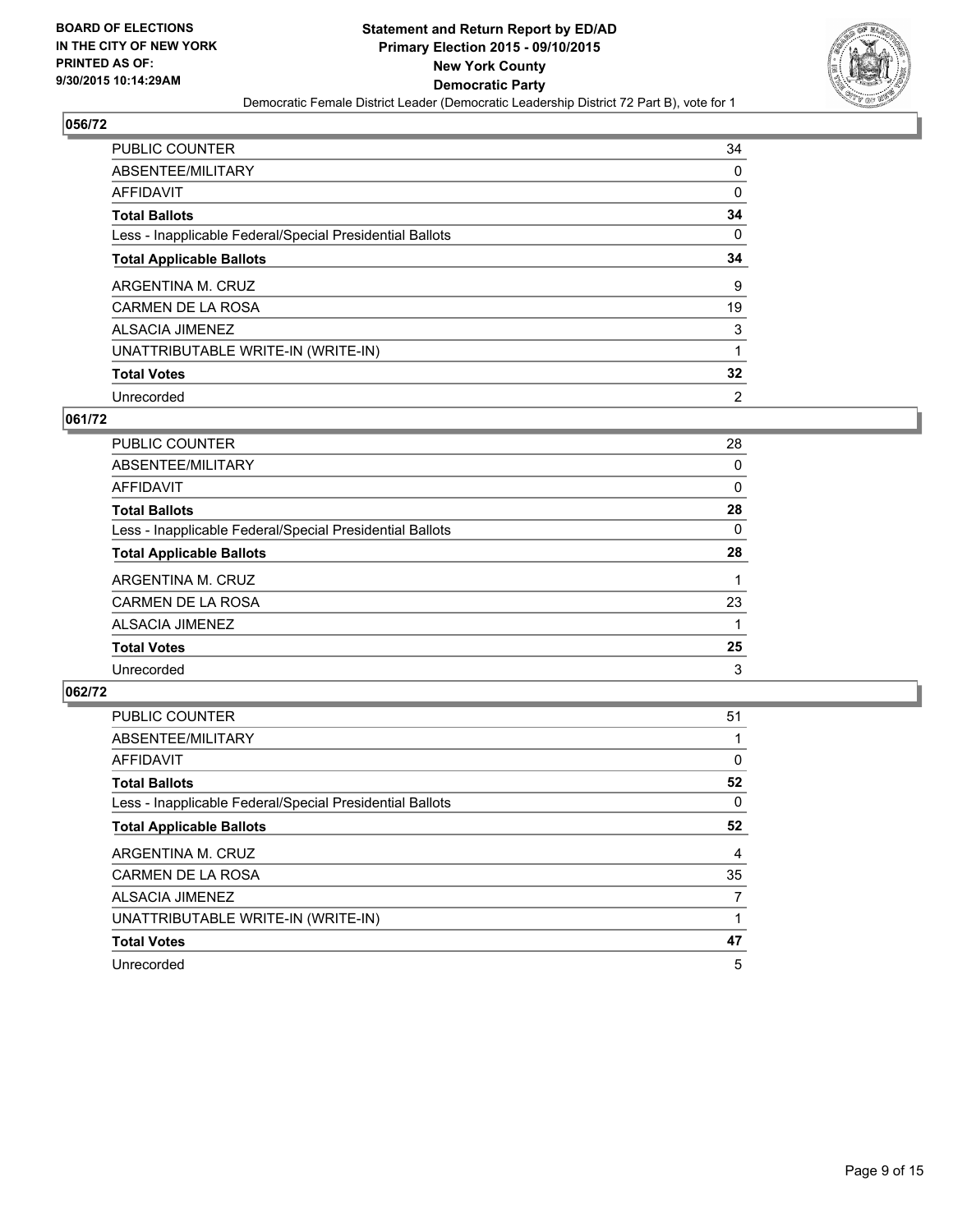

| PUBLIC COUNTER                                           | 21     |
|----------------------------------------------------------|--------|
| ABSENTEE/MILITARY                                        |        |
| AFFIDAVIT                                                | 0      |
| Total Ballots                                            | 22     |
| Less - Inapplicable Federal/Special Presidential Ballots | 0      |
| <b>Total Applicable Ballots</b>                          | $22\,$ |
| ARGENTINA M. CRUZ                                        | 2      |
| CARMEN DE LA ROSA                                        | 15     |
| ALSACIA JIMENEZ                                          | 4      |
| <b>Total Votes</b>                                       | 21     |
| Unrecorded                                               |        |

#### **064/72**

| PUBLIC COUNTER                                           | 19             |
|----------------------------------------------------------|----------------|
| ABSENTEE/MILITARY                                        | 4              |
| <b>AFFIDAVIT</b>                                         | 0              |
| <b>Total Ballots</b>                                     | 23             |
| Less - Inapplicable Federal/Special Presidential Ballots | $\Omega$       |
| <b>Total Applicable Ballots</b>                          | 23             |
| ARGENTINA M. CRUZ                                        | $\overline{2}$ |
| CARMEN DE LA ROSA                                        | 12             |
| <b>ALSACIA JIMENEZ</b>                                   | 7              |
| <b>Total Votes</b>                                       | 21             |
| Unrecorded                                               | 2              |
|                                                          |                |

| PUBLIC COUNTER                                           | 24             |
|----------------------------------------------------------|----------------|
| ABSENTEE/MILITARY                                        | 0              |
| <b>AFFIDAVIT</b>                                         | 0              |
| <b>Total Ballots</b>                                     | 24             |
| Less - Inapplicable Federal/Special Presidential Ballots | 0              |
| <b>Total Applicable Ballots</b>                          | 24             |
| ARGENTINA M. CRUZ                                        | $\overline{2}$ |
| CARMEN DE LA ROSA                                        | 15             |
| ALSACIA JIMENEZ                                          | 5              |
| <b>Total Votes</b>                                       | 22             |
| Unrecorded                                               | $\overline{2}$ |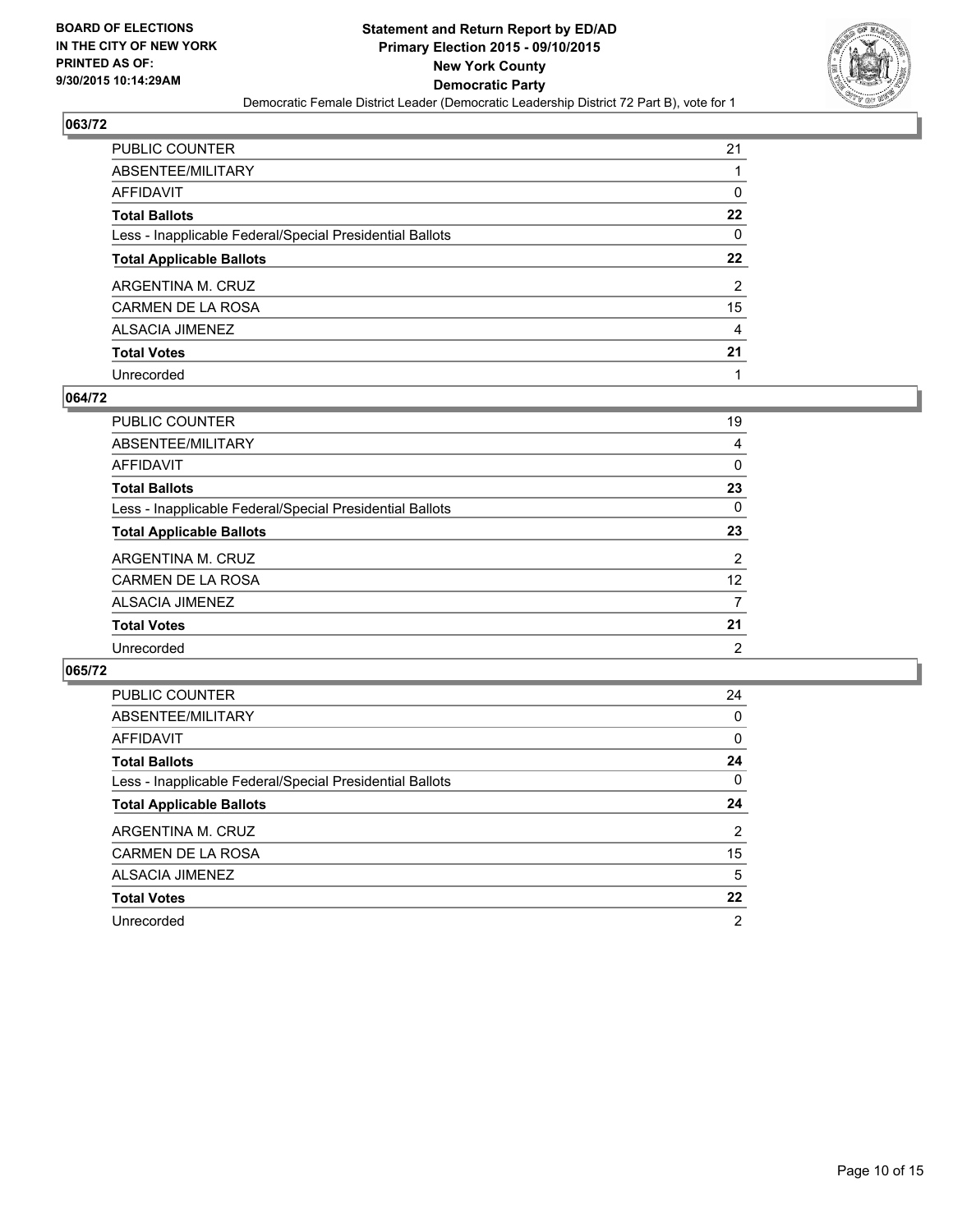

| PUBLIC COUNTER                                           | 29             |
|----------------------------------------------------------|----------------|
| ABSENTEE/MILITARY                                        | 0              |
| AFFIDAVIT                                                | 0              |
| Total Ballots                                            | 29             |
| Less - Inapplicable Federal/Special Presidential Ballots | $\mathbf{0}$   |
| <b>Total Applicable Ballots</b>                          | 29             |
| ARGENTINA M. CRUZ                                        | 5              |
| CARMEN DE LA ROSA                                        | 18             |
| ALSACIA JIMENEZ                                          | 4              |
| Total Votes                                              | 27             |
| Unrecorded                                               | $\overline{2}$ |

#### **067/72**

| <b>PUBLIC COUNTER</b>                                    | 42             |
|----------------------------------------------------------|----------------|
| ABSENTEE/MILITARY                                        | 4              |
| <b>AFFIDAVIT</b>                                         | 0              |
| <b>Total Ballots</b>                                     | 46             |
| Less - Inapplicable Federal/Special Presidential Ballots | 0              |
| <b>Total Applicable Ballots</b>                          | 46             |
| ARGENTINA M. CRUZ                                        | $\overline{2}$ |
| <b>CARMEN DE LA ROSA</b>                                 | 23             |
| <b>ALSACIA JIMENEZ</b>                                   | 15             |
| JOANNA KATZ (WRITE-IN)                                   |                |
| <b>Total Votes</b>                                       | 41             |
| Unrecorded                                               | 5              |
|                                                          |                |

| 22 |
|----|
| 0  |
| 0  |
| 22 |
| 0  |
| 22 |
| 4  |
| 14 |
| 3  |
|    |
| 22 |
|    |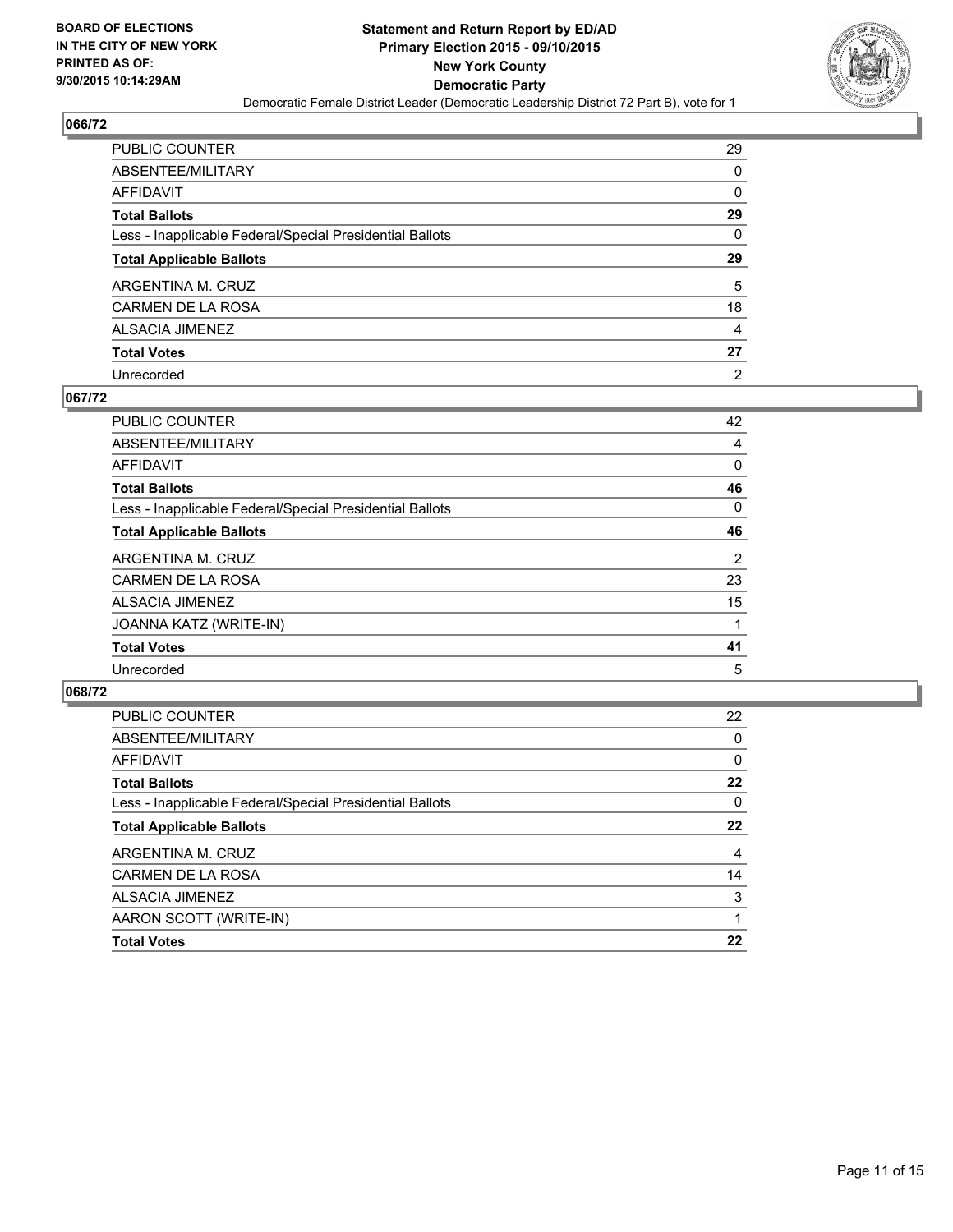

| <b>PUBLIC COUNTER</b>                                    | 20             |
|----------------------------------------------------------|----------------|
| ABSENTEE/MILITARY                                        |                |
| <b>AFFIDAVIT</b>                                         | 0              |
| <b>Total Ballots</b>                                     | 21             |
| Less - Inapplicable Federal/Special Presidential Ballots | $\Omega$       |
| <b>Total Applicable Ballots</b>                          | 21             |
| ARGENTINA M. CRUZ                                        |                |
| <b>CARMEN DE LA ROSA</b>                                 | 10             |
| ALSACIA JIMENEZ                                          | 6              |
| LILA ROSE (WRITE-IN)                                     |                |
| RUTH TOBACCO (WRITE-IN)                                  |                |
| <b>Total Votes</b>                                       | 19             |
| Unrecorded                                               | $\overline{2}$ |

## **070/72**

| <b>Total Votes</b>                                       | 6        |
|----------------------------------------------------------|----------|
| ALSACIA JIMENEZ                                          | 2        |
| CARMEN DE LA ROSA                                        | 4        |
| ARGENTINA M. CRUZ                                        | 0        |
| <b>Total Applicable Ballots</b>                          | 6        |
| Less - Inapplicable Federal/Special Presidential Ballots | 0        |
| <b>Total Ballots</b>                                     | 6        |
| <b>AFFIDAVIT</b>                                         | $\Omega$ |
| ABSENTEE/MILITARY                                        | 0        |
| PUBLIC COUNTER                                           | 6        |

| <b>PUBLIC COUNTER</b>                                    | 33 |
|----------------------------------------------------------|----|
| ABSENTEE/MILITARY                                        | 0  |
| AFFIDAVIT                                                |    |
| <b>Total Ballots</b>                                     | 34 |
| Less - Inapplicable Federal/Special Presidential Ballots | 0  |
| <b>Total Applicable Ballots</b>                          | 34 |
| ARGENTINA M. CRUZ                                        | 4  |
| <b>CARMEN DE LA ROSA</b>                                 | 22 |
| <b>ALSACIA JIMENEZ</b>                                   | 5  |
| <b>Total Votes</b>                                       | 31 |
| Unrecorded                                               | 3  |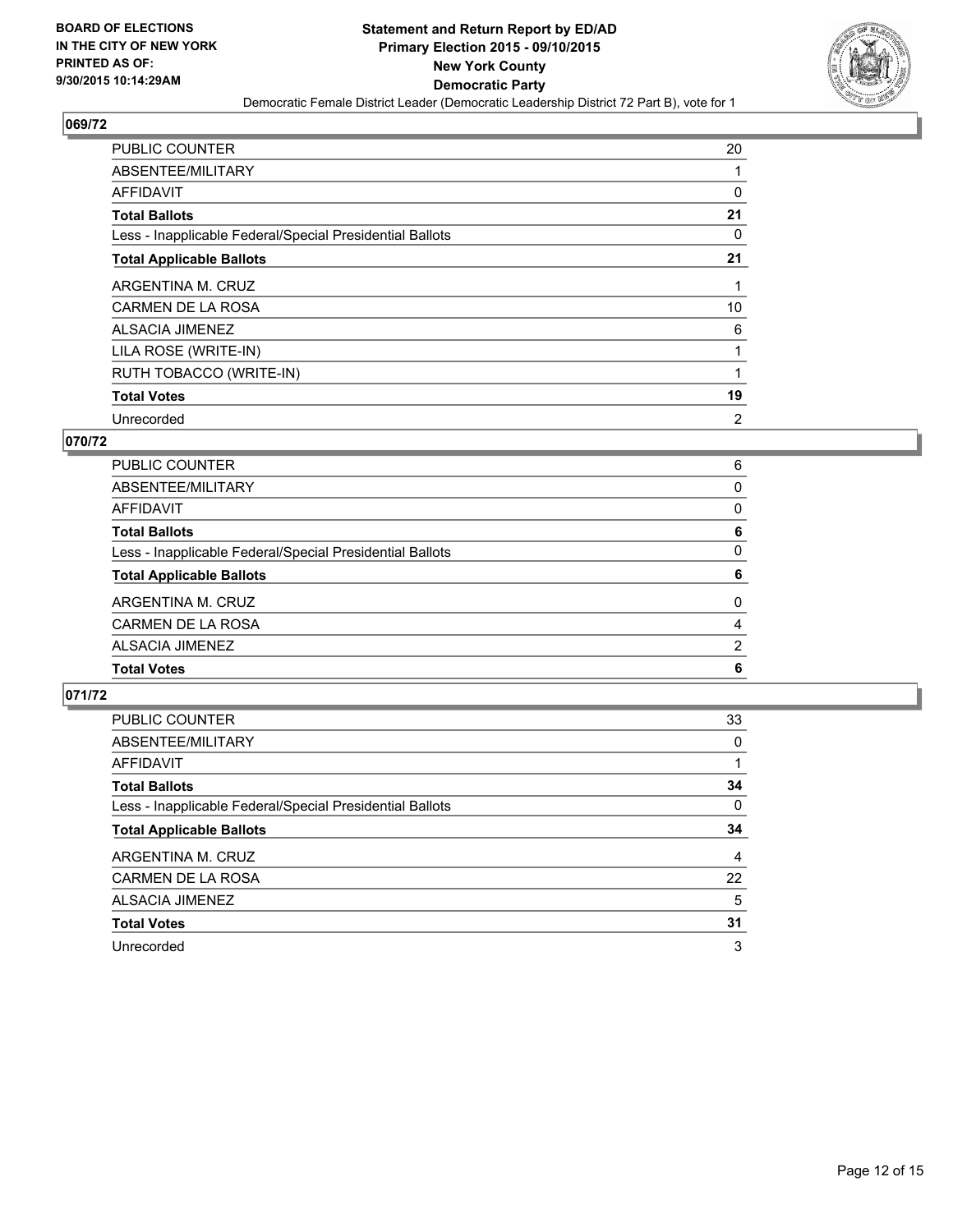

| PUBLIC COUNTER                                           | 41 |
|----------------------------------------------------------|----|
| ABSENTEE/MILITARY                                        | 3  |
| AFFIDAVIT                                                | 0  |
| Total Ballots                                            | 44 |
| Less - Inapplicable Federal/Special Presidential Ballots | 0  |
| <b>Total Applicable Ballots</b>                          | 44 |
| ARGENTINA M. CRUZ                                        | 11 |
| CARMEN DE LA ROSA                                        | 19 |
| ALSACIA JIMENEZ                                          | 9  |
| <b>Total Votes</b>                                       | 39 |
| Unrecorded                                               | 5  |

#### **073/72**

| PUBLIC COUNTER                                           | 0        |
|----------------------------------------------------------|----------|
| ABSENTEE/MILITARY                                        | 0        |
| <b>AFFIDAVIT</b>                                         | 0        |
| <b>Total Ballots</b>                                     | 0        |
| Less - Inapplicable Federal/Special Presidential Ballots | 0        |
| <b>Total Applicable Ballots</b>                          | 0        |
| ARGENTINA M. CRUZ                                        | 0        |
| <b>CARMEN DE LA ROSA</b>                                 | $\Omega$ |
| <b>ALSACIA JIMENEZ</b>                                   | $\Omega$ |
| <b>Total Votes</b>                                       | 0        |
|                                                          |          |

| <b>PUBLIC COUNTER</b>                                    | 26 |
|----------------------------------------------------------|----|
| ABSENTEE/MILITARY                                        |    |
| AFFIDAVIT                                                | 2  |
| <b>Total Ballots</b>                                     | 29 |
| Less - Inapplicable Federal/Special Presidential Ballots | 0  |
| <b>Total Applicable Ballots</b>                          | 29 |
| ARGENTINA M. CRUZ                                        | 4  |
| CARMEN DE LA ROSA                                        | 12 |
| ALSACIA JIMENEZ                                          | 12 |
| <b>Total Votes</b>                                       | 28 |
| Unrecorded                                               |    |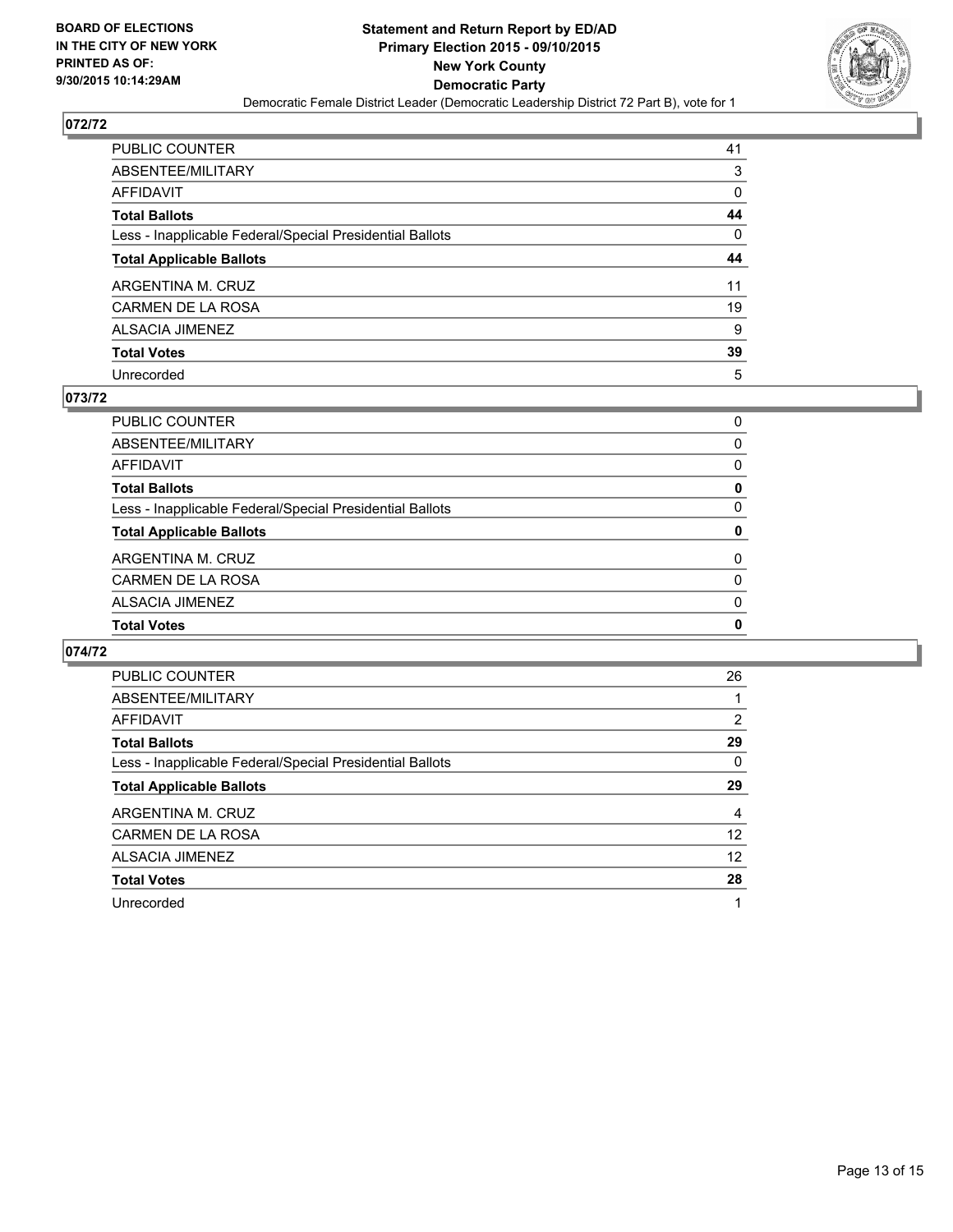

| PUBLIC COUNTER                                           | 73                |
|----------------------------------------------------------|-------------------|
| ABSENTEE/MILITARY                                        | 2                 |
| <b>AFFIDAVIT</b>                                         | 0                 |
| <b>Total Ballots</b>                                     | 75                |
| Less - Inapplicable Federal/Special Presidential Ballots | 0                 |
| <b>Total Applicable Ballots</b>                          | 75                |
| ARGENTINA M. CRUZ                                        | $12 \overline{ }$ |
| CARMEN DE LA ROSA                                        | 35                |
| ALSACIA JIMENEZ                                          | 21                |
| CANDIDA LINARES (WRITE-IN)                               |                   |
| <b>Total Votes</b>                                       | 69                |
| Unrecorded                                               | 6                 |

| <b>PUBLIC COUNTER</b>                                    | 23 |
|----------------------------------------------------------|----|
| ABSENTEE/MILITARY                                        |    |
| <b>AFFIDAVIT</b>                                         | 0  |
| <b>Total Ballots</b>                                     | 24 |
| Less - Inapplicable Federal/Special Presidential Ballots | 0  |
| <b>Total Applicable Ballots</b>                          | 24 |
| ARGENTINA M. CRUZ                                        | 2  |
| CARMEN DE LA ROSA                                        | 16 |
| ALSACIA JIMENEZ                                          | 3  |
| <b>Total Votes</b>                                       | 21 |
| Unrecorded                                               | 3  |